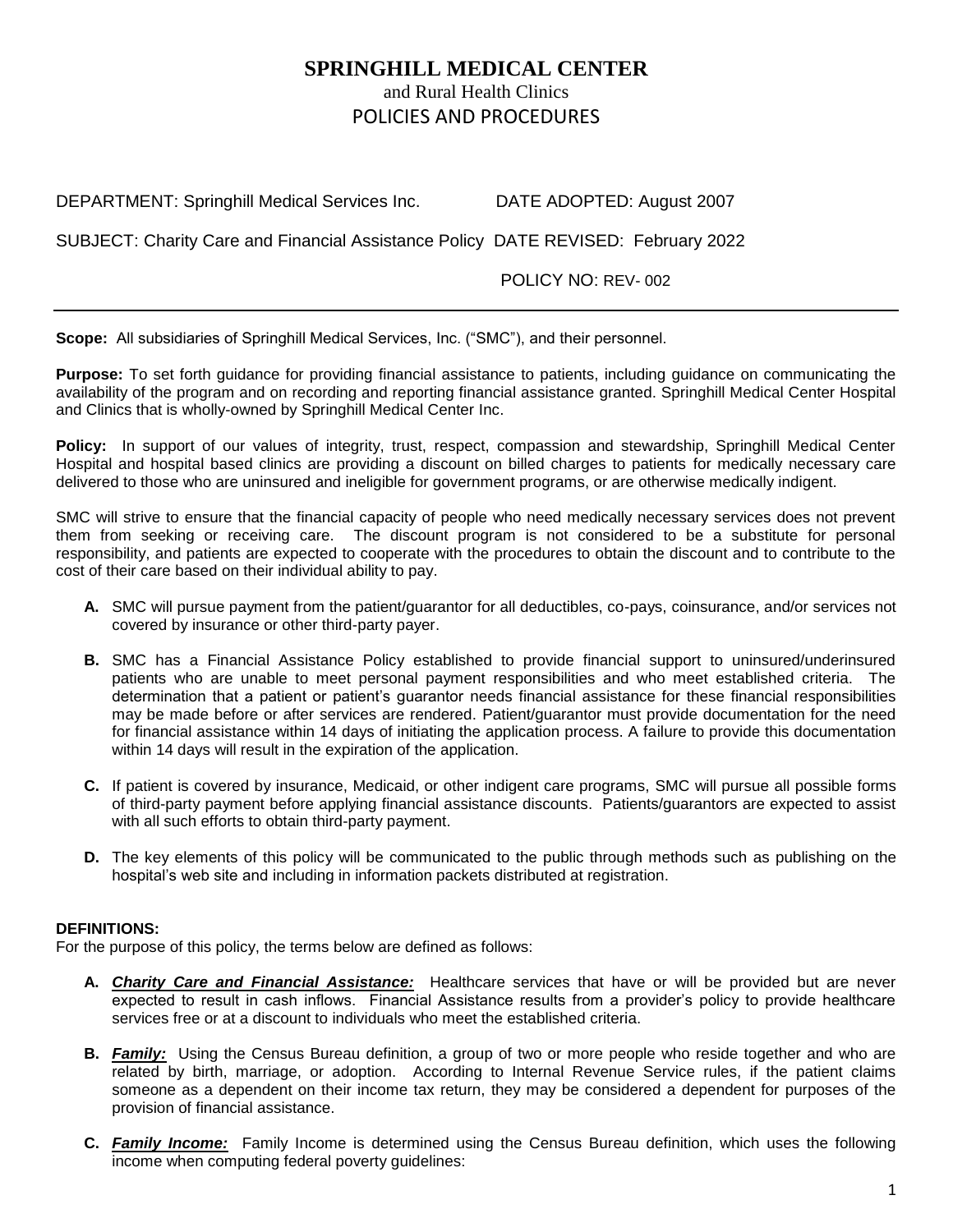# **SPRINGHILL MEDICAL CENTER**

and Rural Health Clinics

## POLICIES AND PROCEDURES

Included earnings, unemployment compensation, workers' compensation, Social Security, Supplemental Security Income, Public Assistance, Veterans' payments, Survivor Benefits, Pension or Retirement Income, Interest, Dividends, Rents, Royalties, Income from estate, Trusts, Educational Assistance, Alimony, Child Support, Assistance from outside the household, and other miscellaneous sources.

- 1. Noncash benefits such as food stamps and housing subsidies are not counted
- 2. Determined on a before-tax basis
- 3. Excludes capital gains or losses; and If a person lives with a family, includes the income of all family members (Non-relatives such as housemates, do not count)
- **D.** *Uninsured:*The patient has no level of insurance or third party assistance to assist with meeting his/her payment obligations.
- **E.** *Underinsured:*The patient has some level of insurance or third-party assistance but still has out-of-pocket expenses that exceed his/her financial abilities.
- **F.** *Uninsured Discount:* A discount to an uninsured patient's billed charged for medically necessary inpatient/outpatient hospital services and hospital-based clinic services in accordance with the guidelines of this policy.

# **PROCEDURE:**

## **A. Charity Care and Financial Assistance**

- 1. Where possible, prior to the registration of the patient, a financial counselor will conduct a pre-registration interview with the patient, the guarantor, and/or his/her legal representative. If a pre-registration interview is not possible, this interview should be conducted upon registration/admission or as soon as possible thereafter. In the case of an emergency admission, the evaluation of payment alternatives should not take place until the medical care required to stabilize the patient has been provided.
- 2. The need for financial assistance shall be re-evaluated at each subsequent time of services if the last financial evaluation was completed more than 1 year prior, or at any time additional information relevant to the eligibility of the patient for financial assistance becomes known. Request for financial assistance shall be processed promptly and Springhill Medical Center shall notify the patient or applicant in writing within 30 days of receipt of a completed application. Patients requesting financial assistance must complete the Confidential Financial Assistance income statements.
- 3. Written notice will be mailed to the patient/guarantor for any incomplete application received.
- 4. A determination of eligibility will be made and documented for patients who submit a completed Financial Assistance Application based solely on family income and family size using the current Federal Poverty Guidelines ("FPG"). The Collections Manager will review and sign off.
- 5. Patients at or below 200% of the current FPG will be eligible for the Financial Assistance Program and discounts will be applied based on the Sliding Fee Schedule included in this policy.
- 6. The Chief Financial Officer will review the monthly Financial Assistance approvals and sign off.

## **B. Presumptive Eligibility**

In certain situations, patients will be presumptively deemed eligible for financial assistance without completing the formal application process. Presumptive eligibility is based on their eligibility for other programs or life circumstances such as:

- a. Medicaid Recipient Any patient eligible for Medicaid or other indigent care program
	- i. Medicaid unpaid portion for non-covered services
	- ii. exceeding length of stay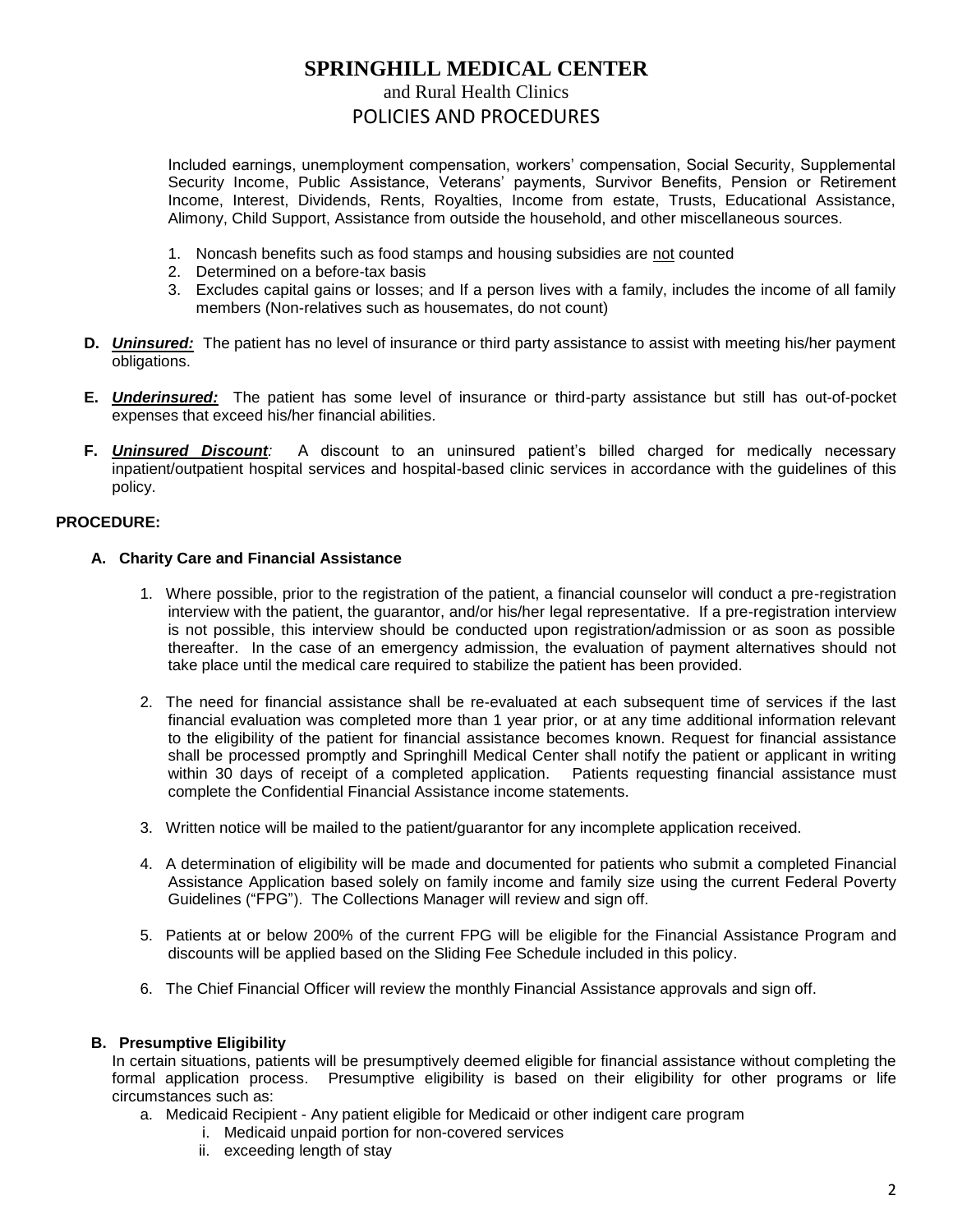# **SPRINGHILL MEDICAL CENTER**

# and Rural Health Clinics

# POLICIES AND PROCEDURES

- iii. out-of-state Medicaid patients that we do not have a provider number to bill
- b. Patient deceased with no known estate:

#### **C. Communication of the Discount Program to Patients and the Public**

Information about available Financial Assistance shall be made available which may include the following: Notices posted at all points of patient check-in, information provided to the patient at time of registration, communication received from hospital business office or hospital based clinics. Such information shall be provided in the primary languages spoken by the populations served by the site. Referral of patient's for financial assistance may be made by any member of Springhill Medical Center or its' clinics including physicians, nurse practitioners, physician assistants, nurses, financial counselors, social workers, case managers, etc. A request for financial assistance may be made by the patient or a family member, close friend, or associate of the patient subject to applicable privacy laws.

#### **D. Billing and Collection**

- 1. The amounts to be collected from uninsured patients for emergency or other medically necessary care shall not exceed Amounts Generally Billed (AGB) as determined by the prospective method based on Medicare.
- 2. Hospital Charges: The standard charges in the hospital are based on 300% of the Medicare Fee Schedule. Uninsured patients will receive a 67% discount to reduce standard charges to AGB before applying FAP sliding-fee discounts.
- 3. Rural Health Clinics: Medicare reimburses Rural Health Clinic visits by an All Inclusive Rate. The FAP sliding fee discount will be applied to the lesser of the standard charges or Medicare All Inclusive Rate
- 4. Professional Fees: The standard charges for Professional Fees are based on 200% of the Medicare Fee Schedule. Uninsured patients will receive a 50% discount to reduce standard charges to AGB before applying FAP sliding-fee discounts.
- 5. Collection efforts will be made to determine a patient's eligibility for charity care for a period of 120 days. During this period patients will receive 4 statements. After this period reasonable collection efforts will be considered to have been made and the patients account will be reviewed for collections placement and/or bad debt.
- 6. Any Deductible, Coinsurance, or Co Pay claimed as Medicare Bad Debt is excluded from being reported as Charity Care

## **E. Covered Providers**

All providers practicing in any of the SMC locations are covered by this policy except those listed in Non-Covered Providers..

## **F. Non-Covered Providers**

- The following non-employed providers are not covered by this policy.
- a. Baton Rouge Radiology Group Provides interpretation of diagnostic imaging
- b. Dr. Ray Smith Cardiologist Doctors Clinic
- c. NES ED Physicians and Hospitalists While not covered by this policy, NES has agreed to honor the SMC FAP determinations and discounts.

## **G. Policy Changes**

This policy may be revised at any time as business needs require. Income thresholds for sliding fee discount are updated annually based on the poverty guidelines published by the US Department of Health and Human Services.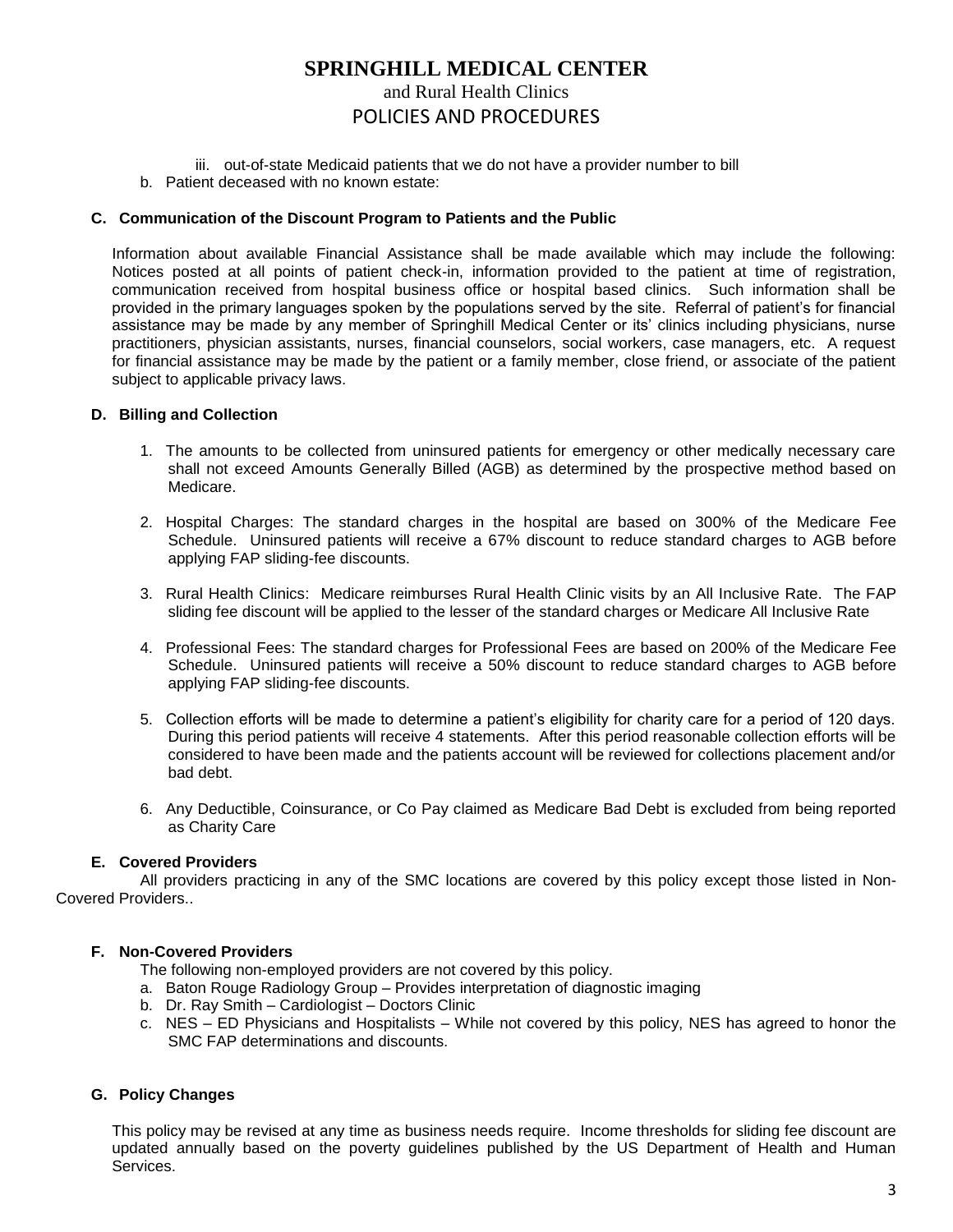# **SPRINGHILL MEDICAL CENTER** and Rural Health Clinics

# POLICIES AND PROCEDURES

- May 2020
- May 2021
- January 2022: Added presumptive eligibility, updated sliding scale with 2022 FPG
- February 2022: Added detail regarding AGB discounts, added covered providers and noncovered providers